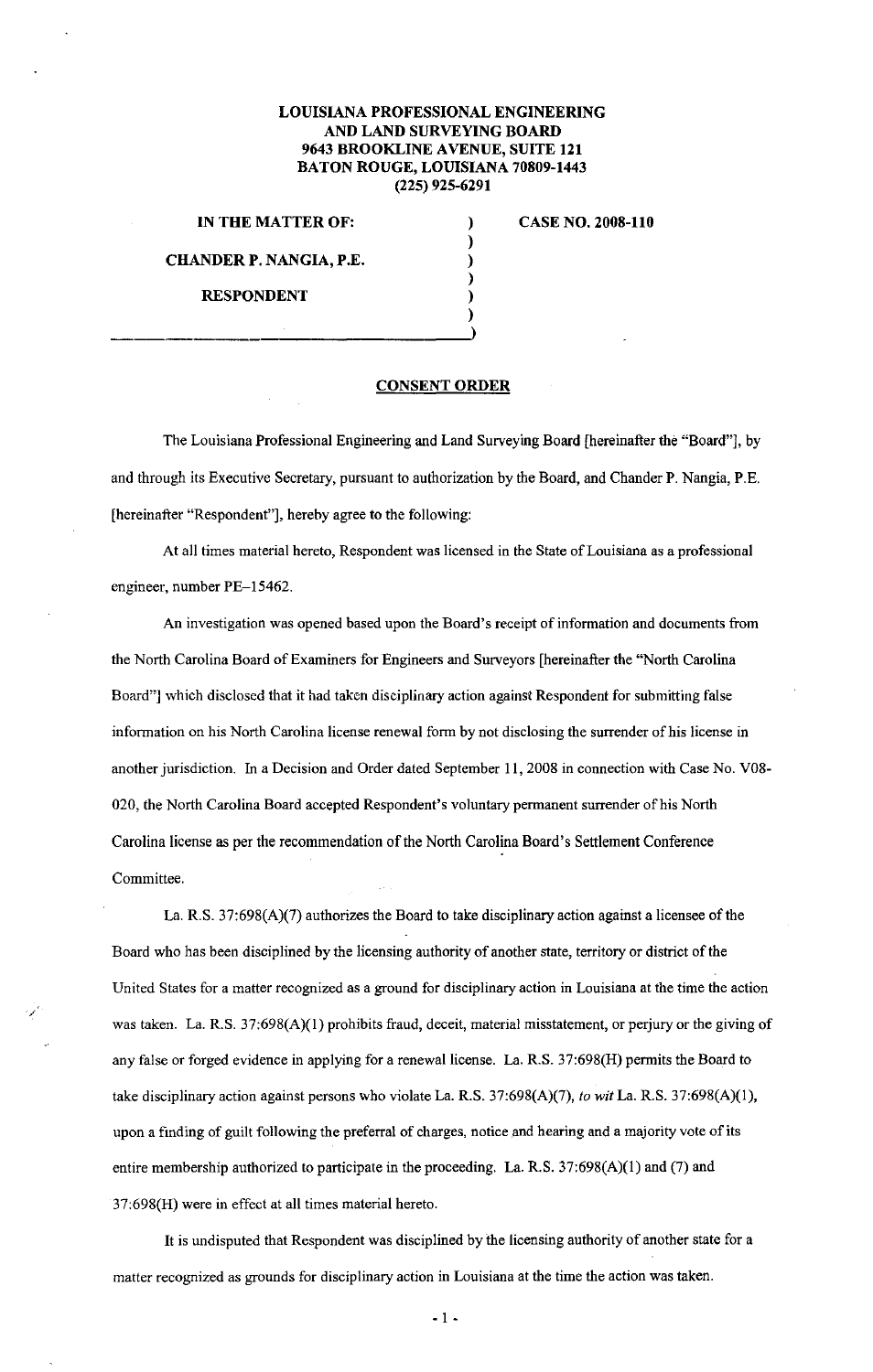By letter dated March 5, 2009, the Board gave notice to Respondent that it was considering the preferral of charges against Respondent on the grounds that he may have violated La. R.S. 37:698(A)(7), *to wit* La. R.S. 37:698(A)(1), relative to having been disciplined by the licensing authority of another state for matters recognized as grounds for disciplinary action in Louisiana at the time the action was taken.

Wishing to dispense with the need for further disciplinary action and to conclude the instant proceeding without further delay and expense, for the purpose of this proceeding only, Respondent and the Board do hereby enter into this Consent Order, in which Respondent of his own free will consents to the issuance of a Consent Order by the Board, wherein Respondent agrees to (a) pay administrative costs of five hundred forty-six and 11/100 (\$546.11) dollars (b) successfully complete the Texas Tech University Murdough Center for Engineering Professionalism's course entitled *Continuing Professional Competency Course* in *Engineering Ethics* (PDH-5), for which no CPD credit will be provided by the Board, and (c) the publication of this Consent Order on the Board's website and a summary of this matter in the Board's official journal, the Louisiana Engineer and Surveyor Journal, and the reporting of this matter to the National Council of Examiners for Engineering and Surveying (NCEES), identifying Respondent by name.

Respondent pleads no contest to a violation of the referenced statutes and/or rules regarding being disciplined by the licensing authority of another state for matters recognized as grounds for disciplinary action in Louisiana at the time the action was taken. Respondent acknowledges awareness of said Jaws and/or rules and states that he will comply with all applicable laws and rules henceforth. Respondent has been advised of his right to be represented by counsel before the Board and/or to appear at any hearing personally or by counsel and present witnesses and evidence in his own behalf, and he hereby waives this right and his right to appeal; and he states affirmatively that he has been afforded all administrative remedies due him under the law.

Therefore, in consideration of the foregoing and by his signing this Consent Order, Respondent does hereby waive his right to a hearing before the Board, to the presenting of evidence and witnesses in his behalf, to Findings of Fact and Conclusions of Law in this case, and to judicial review of this Consent Order.

Respondent hereby represents (a) that he fully understands the meaning and intent of this Consent Order, including but not limited to its final and binding effect, (b) that he has voluntarily entered into this Consent Order and that no other promise or agreement of any kind has been made to or with him by any person whatsoever to cause the execution of this instrument and (c) that the sanctions set forth in this Consent Order do not prevent the Board from taking further disciplinary or enforcement action against Respondent on matters not specifically addressed in this Consent Order.

- 2-